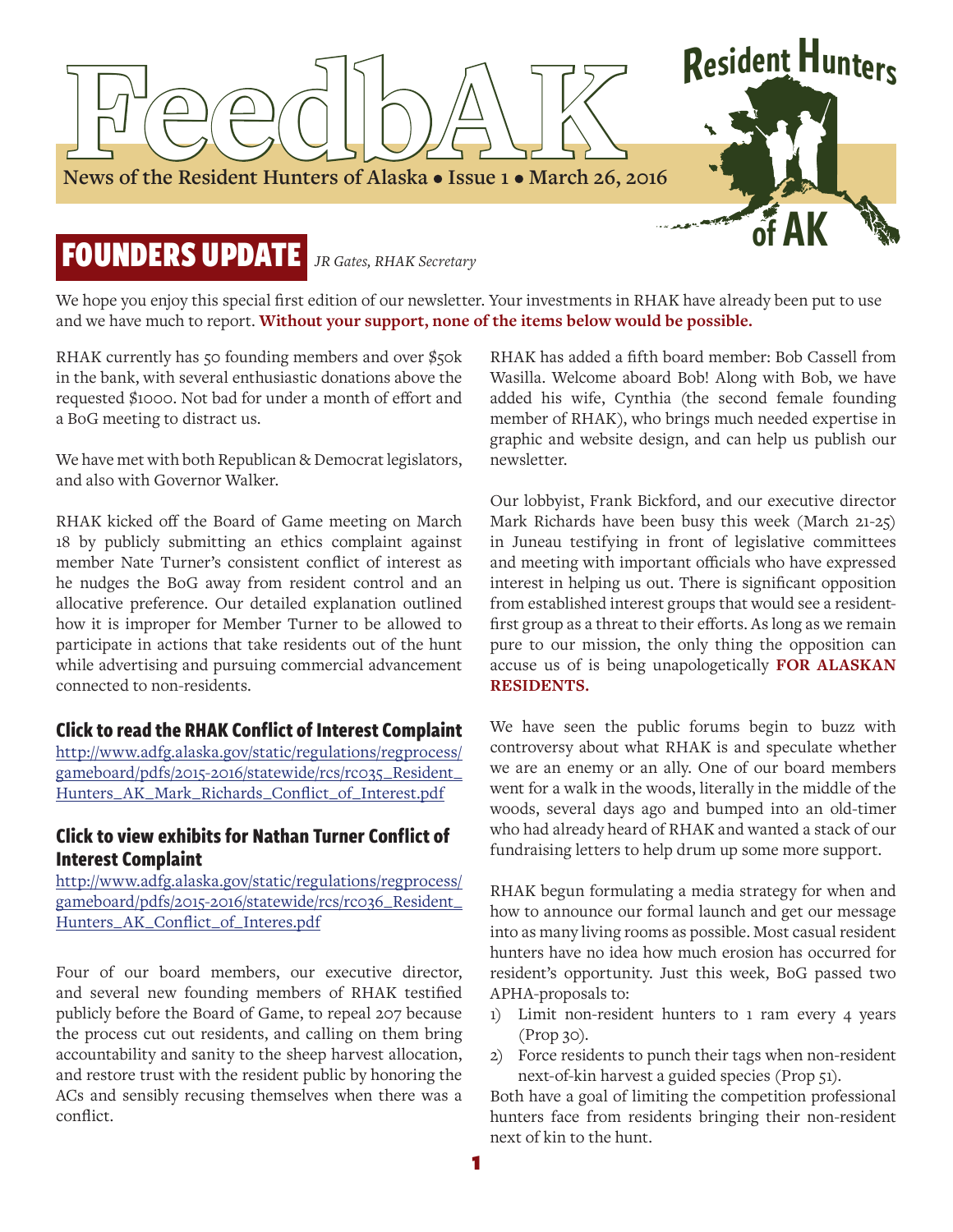We have published this, our first update newsletter, which we feel will be a collector's item for generations to come as RHAK grows into the largest force in the largest hunting state in the free world. That is not an understatement. The resident hunters in this amazing state, if organized and involved through RHAK, will drive the hunting and conservation policies for the beloved resource of wild game. We are the stewards, and we intend to rise up to the

challenge and opportunity of managing the hunt for the maximum benefit of Alaskan residents.

Keep up the strong work Founders! We are getting new members and donations via our website almost every day now. The board and staff are always available for a call or a text if you need backup in your conversations to recruit more founders.

# UPCOMING MEETINGS

#### MARCH FUNDRAISING MEETING **— Monday, March 28 in south Anchorage**

Jambalaya will be on the stove and beer on tap as we discuss the major points of RHAK's mission and ask for more funding through donations. It will be a full house, so please contact us if there is a key person we need to add.

APRIL FUNDRAISING MEETING **— Early April, date to be determined at Campbell Lake**

FULL FOUNDER 100 SUMMIT **— Early May, date and location to be determined** A chance to meet each other and discuss the full launch.

## RHAKTIVISM

RHAKtivism will be tested very soon on our organizational depth, strength and power of the collective membership to bring around necessary political and social change. Short term RHAKtivism action items:

#### Block Nate Turner Re-confirmation to BoG.

RHAK members need to reach out to their legislators in the next 10 days to help them understand how member Turner's conflicts at best casts a pall on the difficult decisions BoG has to wrestle with, and at worst, may have contributed to several recent anti-resident decisions that have led to calls for BoG reform.

#### Rally around a Board of Game candidate.

RHAK is currently interviewing and elevating candidates for consideration and possible nomination. RHAK member Tom Lamal is currently in for consideration and would be a strong voice for residents. Stay tuned for additional suggestions.

#### Campaign to sunset the BGCS Board.

This regulatory board, originally intended to regulate commercial operators, is being used as a mechanism to regulate resident hunters. Rules regulating residents' ability to contract for hunting use of cabins or boats in rural Alaska have been forced to go through guides, were created by this board. If it sunsets, accountability for guide regulations will revert to the state's division of licensing, which the public does have access to through normal checks and balances.

#### Start thinking about what needs addressed in Region 3 as the "Call for Proposals" deadline is coming up quickly.

To be a RHAKtivist means to commit time to following RHAK's leads. This includes links to previous audio/video hearings, writing letters, sending email messages and testifying. You will get the basic and necessary "411" from RHAK's Board and our ED but make no mistake financial contributions are not enough. RHAK's success requires resident hunters participation in the public processes. And, there are many public processes.

## REPORT FROM FAIRBANKS

*Bob Cassell, RHAK Board Member*

I went to the Alaska Board of Game meeting in Fairbanks 3/18/16 to testify and meet with Chairman Spraker to discuss sheep issues. My BoG testimony points were:

1) Repeal or modify Prop 207 to make it workable and get input from the Alaska Wildlife Troopers as they are